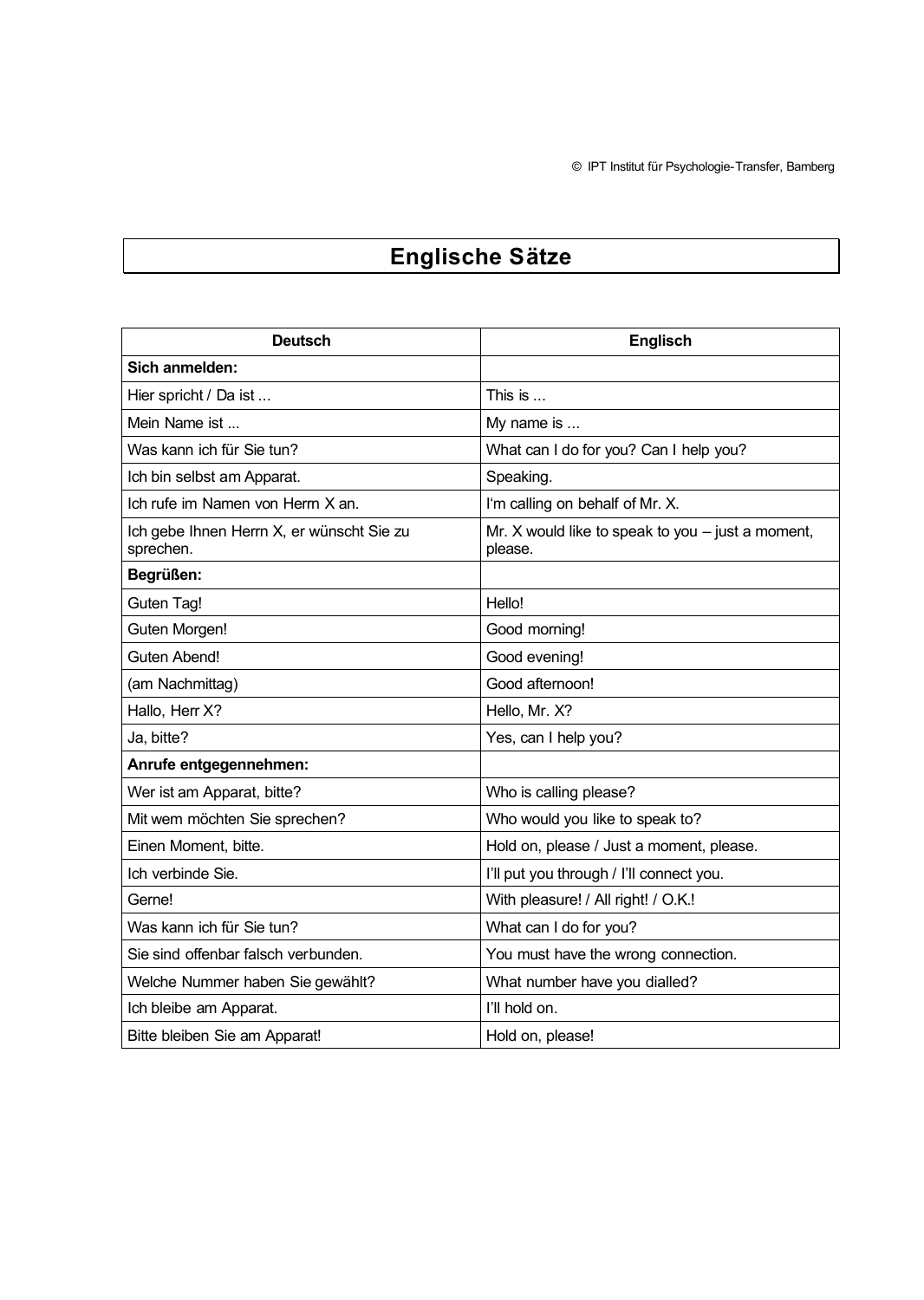| Wünsche erfassen:                                                                                                       |                                                                                          |
|-------------------------------------------------------------------------------------------------------------------------|------------------------------------------------------------------------------------------|
| Worum geht es? (Wenn Chefs wissen wollen, in<br>welcher Sache sie verlangt werden.)                                     | Can you tell me, what it is about?                                                       |
| In welcher Angelegenheit bitte?                                                                                         | What is it about? / In what connection?                                                  |
| Verständigungsprobleme:                                                                                                 |                                                                                          |
| Wie bitte?                                                                                                              | Pardon?                                                                                  |
| Entschuldigung, ich kann Sie nicht verstehen /<br>hören.                                                                | Sorry, I can't understand / hear you.                                                    |
| Können Sie mich gut hören?                                                                                              | Can you hear me all right?                                                               |
| Wie ist Ihr Name bitte?                                                                                                 | Sorry, what is your name?                                                                |
| Von welcher Firma sind Sie bitte?                                                                                       | Excuse me, what firm are you from?                                                       |
| Unsere Verbindung ist sehr schlecht, ich kann Sie<br>kaum verstehen.                                                    | This connection is very bad, I can hardly understand<br>you.                             |
| Bitte, mit wem spreche ich?                                                                                             | Sorry, who am I speaking to?                                                             |
| Wie heißt bitte Ihre Firma?                                                                                             | Sorry, what's the name of your firm?                                                     |
| <b>Bestimmte Personen verlangen:</b>                                                                                    |                                                                                          |
| Kann ich bitte seine Sekretärin sprechen?                                                                               | Can I speak to his secretary, please?                                                    |
| Kann ich bitte Frau X sprechen?                                                                                         | Can I speak to Mrs. X, please?                                                           |
| Ist Herr X da?                                                                                                          | Is Mr. X in / there?                                                                     |
| Wie heißt der Chef der Abteilung ?                                                                                      | What's the department manager's name, please?                                            |
| Wer ist bei Ihnen zuständig für ?                                                                                       | Who is in charge of / responsible for  with you? /<br>in your company?                   |
| Wer ist bei Ihnen verantwortlich für ?                                                                                  | Who is responsible for  in your firm?                                                    |
| Verlangte sind nicht verfügbar:                                                                                         |                                                                                          |
| Herr X ist leider abwesend. Er ist morgen früh /<br>nächste Woche wieder erreichbar.                                    | Mr. X is not in today, I'm afraid. He will be available<br>tomorrow morning / next week. |
| Frau X ist leider noch in den Ferien. Kann ich Ihnen<br>weiterhelfen oder darf ich Ihnen ihren Stellvertreter<br>geben? | Mrs. X is still on holiday, I'm afraid. May I help you<br>or may I give you her deputy?  |
| Er ist im Moment nicht erreichbar. Darf ich ihm<br>etwas ausrichten?                                                    | He's busy, I'm afraid. May I leave him a message?                                        |
| Wann ist er wieder erreichbar?                                                                                          | When will he be available?                                                               |
| Hat er einen Stellvertreter?                                                                                            | Has he got / Does he have a deputy?                                                      |
| Können Sie ihm etwas ausrichten?                                                                                        | Can you give him / leave him a message, please?                                          |
| Der Chef ist in einer Konferenz.                                                                                        | The manager is at a conference.                                                          |
| Er ist in einer Besprechung, ich kann ihn leider nicht<br>stören.                                                       | He's at a meeting. I can't disturb him, I'm afraid.                                      |
| Seine Nummer ist besetzt.                                                                                               | His number is busy / engaged.                                                            |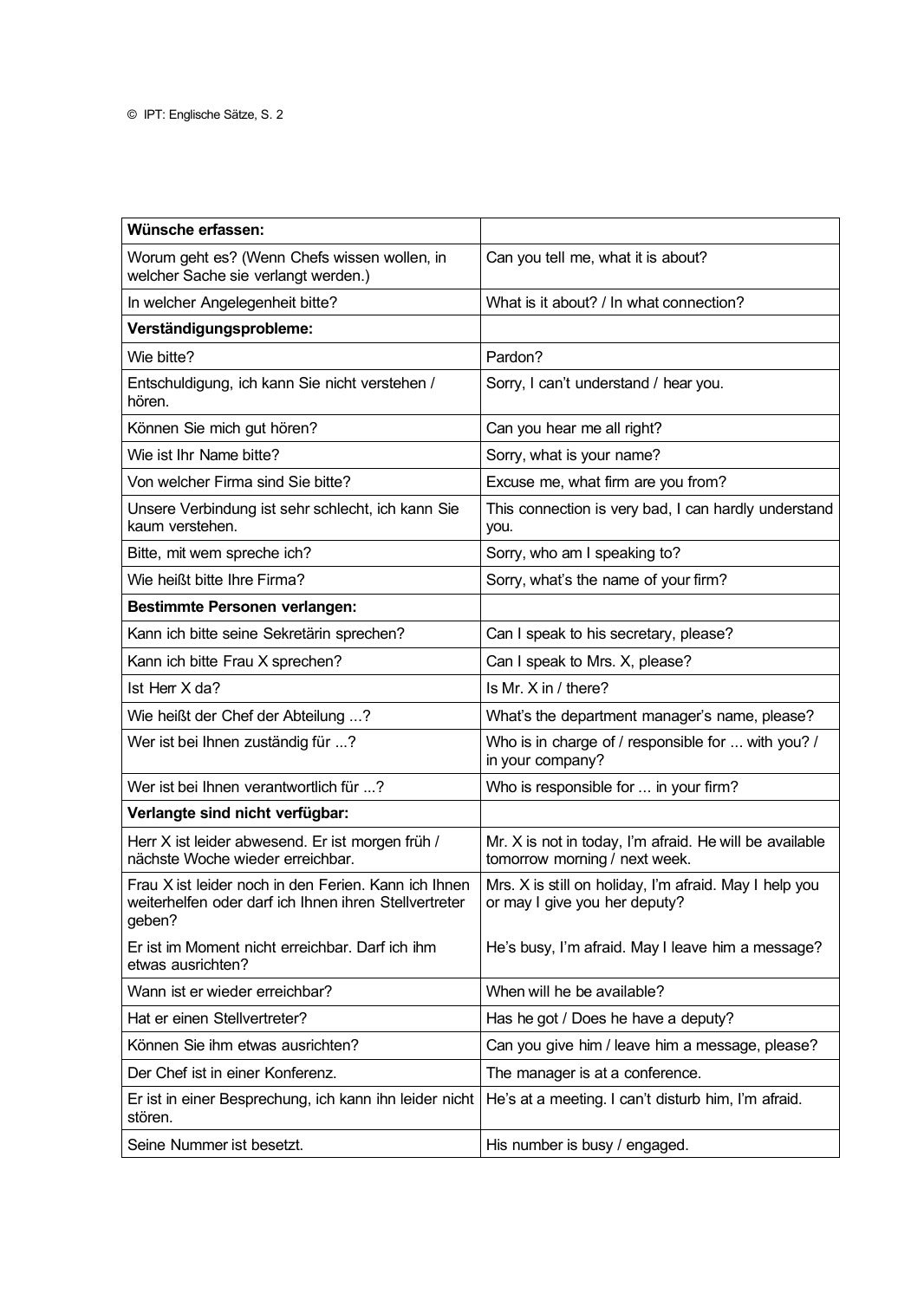| Er hat ein Auslandsgespräch.                                           | He has an international call just now.                                             |
|------------------------------------------------------------------------|------------------------------------------------------------------------------------|
| Er telefoniert gerade.                                                 | He's on the phone.                                                                 |
| Er sagte, er werde um 15 Uhr zurück sein.                              | He said he would be back at 3 o'clock.                                             |
| Wann kann man ihn am besten erreichen?                                 | When is the best time to reach him?                                                |
| Kann er uns am Montag Morgen zurückrufen?                              | Can he call us back on Monday morning?                                             |
| Kann ich Sie mit seinem Teamkollegen Herrn X<br>verbinden?             | Can I connect you with his colleague Mr. X?                                        |
| Jemanden suchen:                                                       |                                                                                    |
| Ich werde ihn suchen, einen Moment bitte.                              | I'll look for him, hold on please.                                                 |
| Ich lasse ihn ausrufen, einen Moment bitte.                            | I'll have him called / bleeped, hold on please.                                    |
| Bleiben Sie bitte am Apparat, ich versuche Sie<br>weiter zu verbinden. | Hold on please, I'm trying to pass you on.                                         |
| Ich suche ihn immer noch, möchten Sie noch einen<br>Moment warten?     | I'm still trying to get him, can you hold on?                                      |
| Ich kann ihn leider nicht finden, kann er Sie<br>zurückrufen?          | I'm afraid, I can't find / get him, can he call you<br>back?                       |
| Er antwortet nicht; kann ich Ihnen Herrn X geben?                      | There is no answer, can I connect you with Mr. X?                                  |
| Weiter verbinden:                                                      |                                                                                    |
| Gerne!                                                                 | With pleasure! / gladly! / all right! O.K.!                                        |
| Ich verbinde Sie.                                                      | I'll put you through / connect you.                                                |
| Moment bitte!                                                          | Hold on, please!                                                                   |
| Sofort!                                                                | Immediately! At once!                                                              |
| Ich schaue nach, ob er da ist.                                         | I'll look if he is in.                                                             |
| Ich gebe Ihnen wohl am besten Frau X.                                  | I had best connect you with Mrs. X.                                                |
| Ich gebe Ihnen den zuständigen Sachbearbeiter.                         | I'll connect you with the person in charge.                                        |
| Ich verbinde Sie mit dem Chef.                                         | I'll connect you with the manager.                                                 |
| In welcher Angelegenheit möchten Sie ihn<br>sprechen?                  | Can you tell me the reason for your call?                                          |
| Damit ich Sie richtig verbinden kann, um was geht<br>es?               | If you tell me your problem, I'll be able to connect<br>you with the right person. |
| Ich gebe Ihnen unseren Spezialisten, Herrn X.                          | I'll connect you with our specialist Mr. X.                                        |
| Herr X wird Sie gleich zurückrufen.                                    | Mr. X will call you back at once.                                                  |
| Rückrufe anbieten oder verlangen:                                      |                                                                                    |
| Wann kann er Sie zurückrufen?                                          | When can he call you back?                                                         |
| Können Sie später zurückrufen?                                         | Can you call again later?                                                          |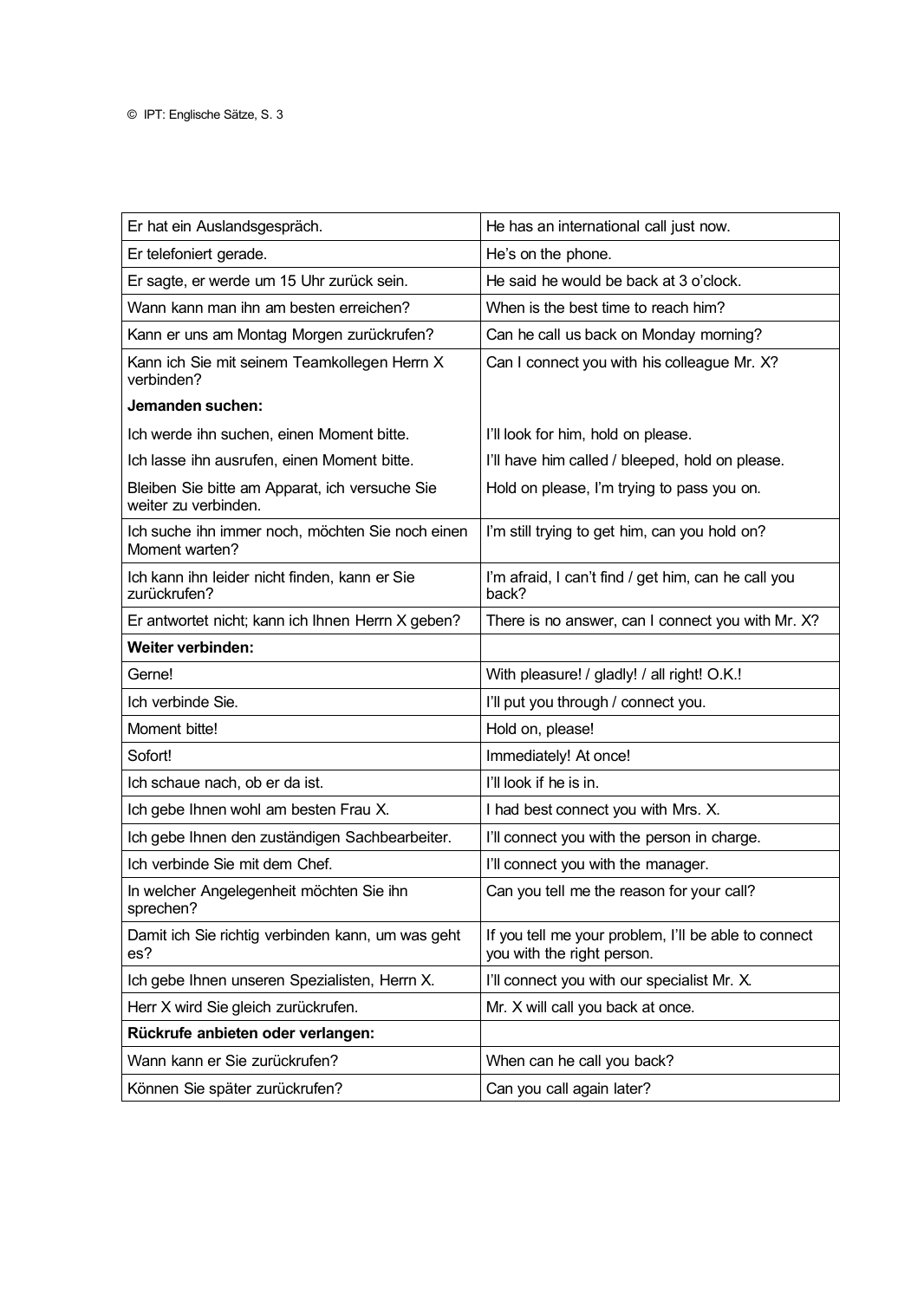| Unter welcher Nummer können wir Sie<br>zurückrufen?        | Please, give me your number, so that we can call<br>you back.                |
|------------------------------------------------------------|------------------------------------------------------------------------------|
| Können wir zurückrufen, sobald die Sache abgeklärt<br>ist? | Can we call you back as soon as we have checked /<br>looked into the matter? |
| Danken:                                                    |                                                                              |
| Vielen Dank!                                               | Thank you very much! / Thanks a lot! / Many<br>thanks!                       |
| Sehr liebenswürdig - vielen Dank!                          | Very nice of you - many thanks!                                              |
| Bitte richten Sie ihm meinen Dank aus!                     | Please, thank him on my behalf!                                              |
| Herr X lässt Ihnen danken!                                 | Mr. X is grateful to you!                                                    |
| <b>Bitte!</b>                                              |                                                                              |
| Bitte! (auf "Danke schön")                                 | Not at all! / That's all right! / You're welcome!                            |
| Bitte können Sie                                           | Please, could you                                                            |
| Ich bitte darum!                                           | Yes, please!                                                                 |
| Unsere Bitte wäre                                          | Could you please ?                                                           |
| Darf ich darum bitten?                                     | Can you do me this favour?                                                   |
| Entschuldigen oder bedauern:                               |                                                                              |
| Entschuldigen Sie bitte!                                   | Excuse me, please!                                                           |
| Ich bedaure sehr!                                          | I'm very sorry!                                                              |
| Es tut mir leid!                                           | I'm sorry!                                                                   |
| Es tut mir sehr leid!                                      | I'm so sorry!                                                                |
| Zu unserem Bedauern                                        | We regret to tell you                                                        |
| Bedauerlicherweise                                         | Unfortunately                                                                |
| Er lässt sich entschuldigen.                               | He wishes to be excused.                                                     |
| Es ist außerordentlich bedauerlich!                        | I'm so very sorry! / I'm terribly sorry!                                     |
| Notieren von Namen und Adressen:                           |                                                                              |
| Kann ich Ihren Namen notieren?                             | May I have your name, please?                                                |
| Wie ist Ihr Name bitte?                                    | What's your name, please?                                                    |
| Wie heißt Ihre Firma?                                      | What's the name of your company / firm?                                      |
| Wie lautet Ihre genaue Adresse?                            | What's your full adress?                                                     |
| Wie lautet Ihre Postleitzahl?                              | What's your postal code / zipcode?                                           |
| An welchem Ort ist Ihre Firma?                             | Where is your company located?                                               |
| Wie schreibt sich das?                                     | How do you spell that?                                                       |
| Habe ich richtig verstanden?                               | Did I hear you correctly?                                                    |
| Schreiben Sie sich mit "ck"?                               | Do you spell your name with "ck"?                                            |